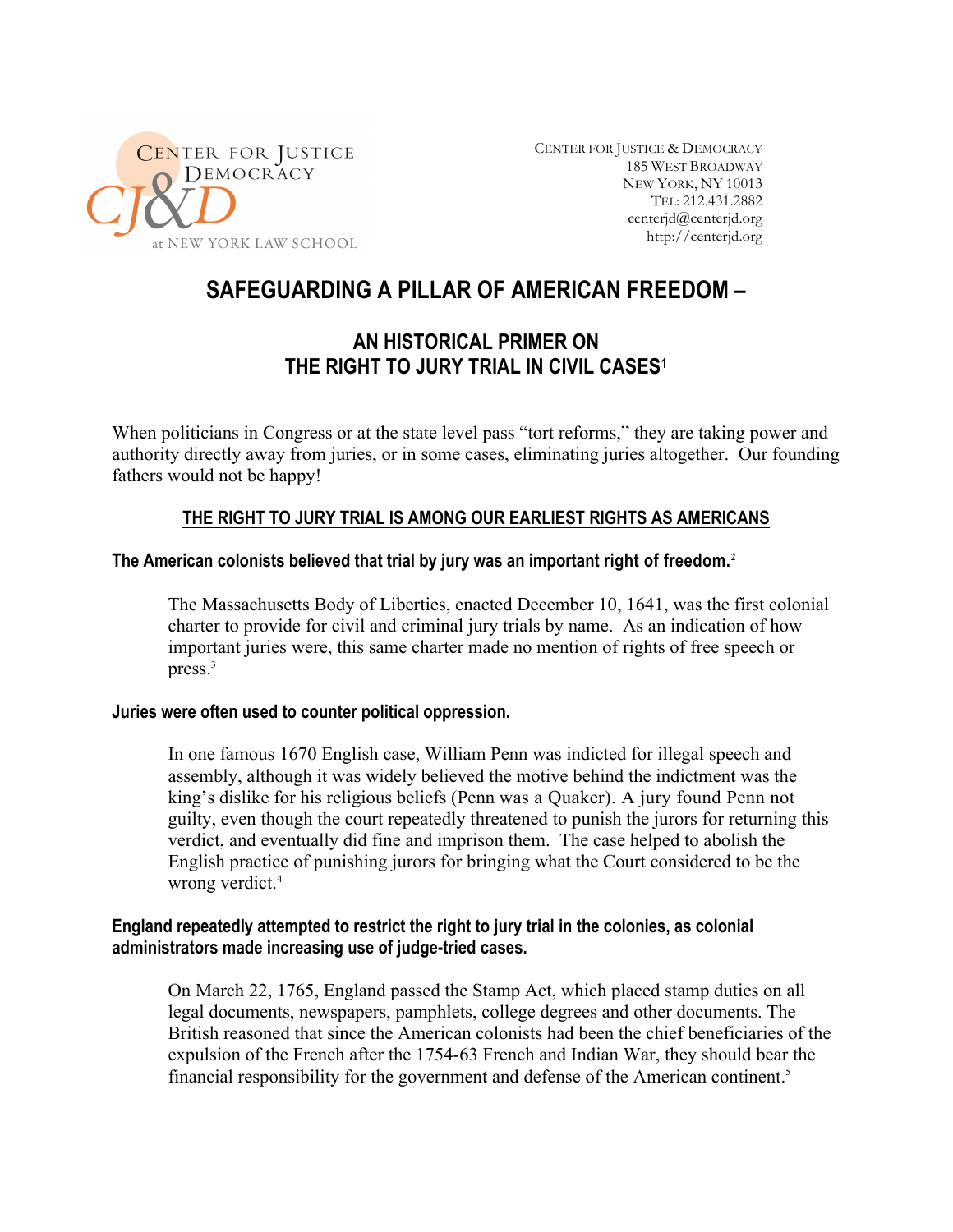The act aroused strong opposition, in large part because the admiralty courts, which operated without juries, were given jurisdiction to enforce the Act.<sup>6</sup> John Adams said:

[T]he most grievous innovation of all is the alarming extension of the power of courts of admiralty. In these courts, one judge presides alone! No juries have any concern there!7

The Stamp Act was finally repealed in 1766, having been in effect only a few months and never enforced.

## **In virtually every major document and speech delivered before the Revolution, the colonists portrayed trial by jury as, if not their greatest right, one that was indispensable.**

The colonists' Resolution of the Stamp Act Congress, passed on October 19, 1765, declared, "Trial by jury [is] the inherent and invaluable right of every British subject in these colonies."8

Late in 1772, the Boston town meeting passed a resolution charging that the right of trial by jury was in jeopardy from the power of the vice-admiralty courts, which did not provide jury trials.<sup>9</sup>

In 1774, the First Continental Congress declared in its Declaration and Resolves that the colonists were entitled to the "great and estimable privilege of being tried by their peers of the vicinage."<sup>10</sup>

Colonists called trial by jury "a great right" when describing this declaration to the French settlers of Quebec in 1774, in an address urging them to support the American cause.<sup>11</sup>

In the Declaration of the Causes and Necessity of Taking Up Arms in 1775, the colonists listed deprivation of "the accustomed and inestimable privilege of trial by jury, in cases affecting both life and property" as specific grounds for forcibly resisting English rule.<sup>12</sup>

Among the grievances against George III listed in the Declaration of Independence was "depriving us, in many cases, the benefits of trial by jury."13 (The only other Bill of Rights provision mentioned specifically in the Declaration of Independence was the prohibition against quartering troops.)

# **AT OUR COUNTRY'S FOUNDING, THE RIGHT TO** *CIVIL* **JURY TRIAL WAS CONSIDERED AMONG OUR MOST IMPORTANT RIGHTS**

The early state constitutional drafters considered the civil jury an important instrument for the protection of individual liberties.<sup>14</sup> In fact, legal scholars believe that "[t]he right to trial by jury was probably the only one universally secured by the first American state constitutions...."<sup>15</sup>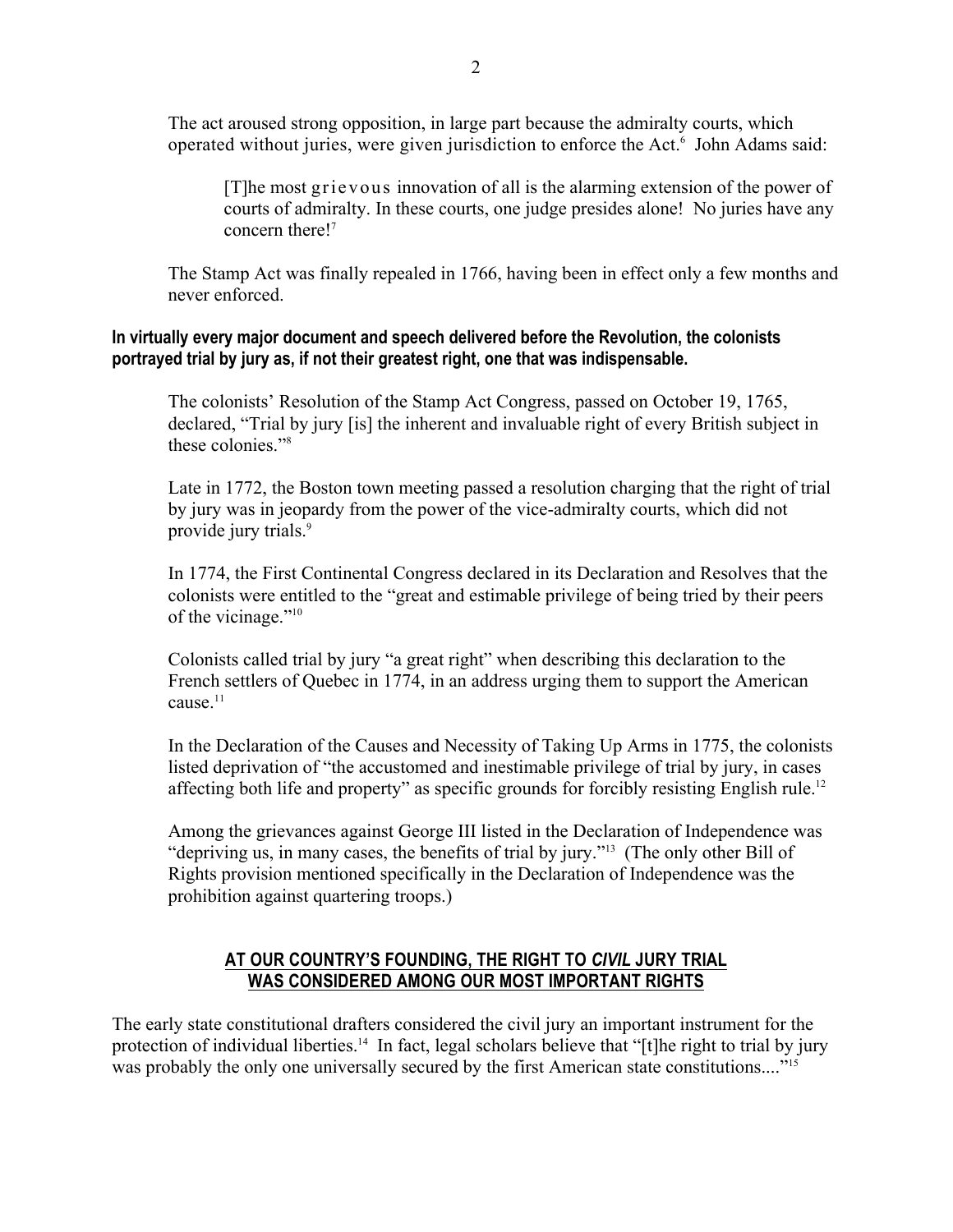Section 11 of the Bill of Rights in the 1776 Constitution of Virginia, drafted by plantation and slave owner George Mason, stated, "[I]n controversies respecting property, and in suits between man and man, the ancient trial by jury is preferable to any other and ought to be held sacred."16

The Constitution of Pennsylvania, dated August 16, 1776, followed Virginia's in affirming the right of trial by jury in civil cases: "[I]n controversies respecting property and in suits between man and man, the parties have a right to trial by jury, which ought to be held sacred<sup>"17</sup>

The Constitution of North Carolina, dated December 14, 1776, stated, "[I]n all controversies at law, respecting property, the ancient mode of trial by jury is one of the best securities of the rights of the people, and ought to remain sacred and inviolable."18

Similar language is found in the constitutions of Vermont in 1777, Massachusetts in 1780 and New Hampshire in 1784.19

## **The founders' mistake of excluding mention of the right to civil jury trial in the Constitution almost defeated it.20**

The framers of the U.S. Constitution secured the right to jury trial in *criminal* cases by incorporating it directly into the main body of the Constitution.<sup>21</sup> However, they did not secure the right to civil jury trial, or for that matter any of the other individual liberties listed in the Bill of Rights. (Federalists like Alexander Hamilton believed at the time that civil jury practice varied too widely from state to state to be included in the federal constitution.<sup>22</sup>)

There is scant evidence of debate over the issue during the constitutional convention, since the framers originally had considered it unnecessary — and too time-consuming to include a listing of individual rights in the Constitution. $23$ 

The civil jury trial issue did come up during discussions among members of the "Committee on Style and Arrangement" who finalized the document's format after the "Committee on Detail" had completed its work.<sup>24</sup>

During a discussion among committee members Nathaniel Gorham, Elbridge Gerry and George Mason, Gerry urged the "necessity of Juries to guard against corrupt Judges," later arguing that without juries, "The Judiciary will be a Star Chamber."

Similarly, Mason complained, "There is no declaration of any kind, for preserving the liberty of the press, or the trial by jury in civil causes [cases]; nor against the danger of standing armies in time of peace."<sup>25</sup>

Thomas Jefferson criticized the document for neglecting to preserve the civil jury trial. Jefferson listed among the rights he wished had been explicitly guaranteed "a trial by jury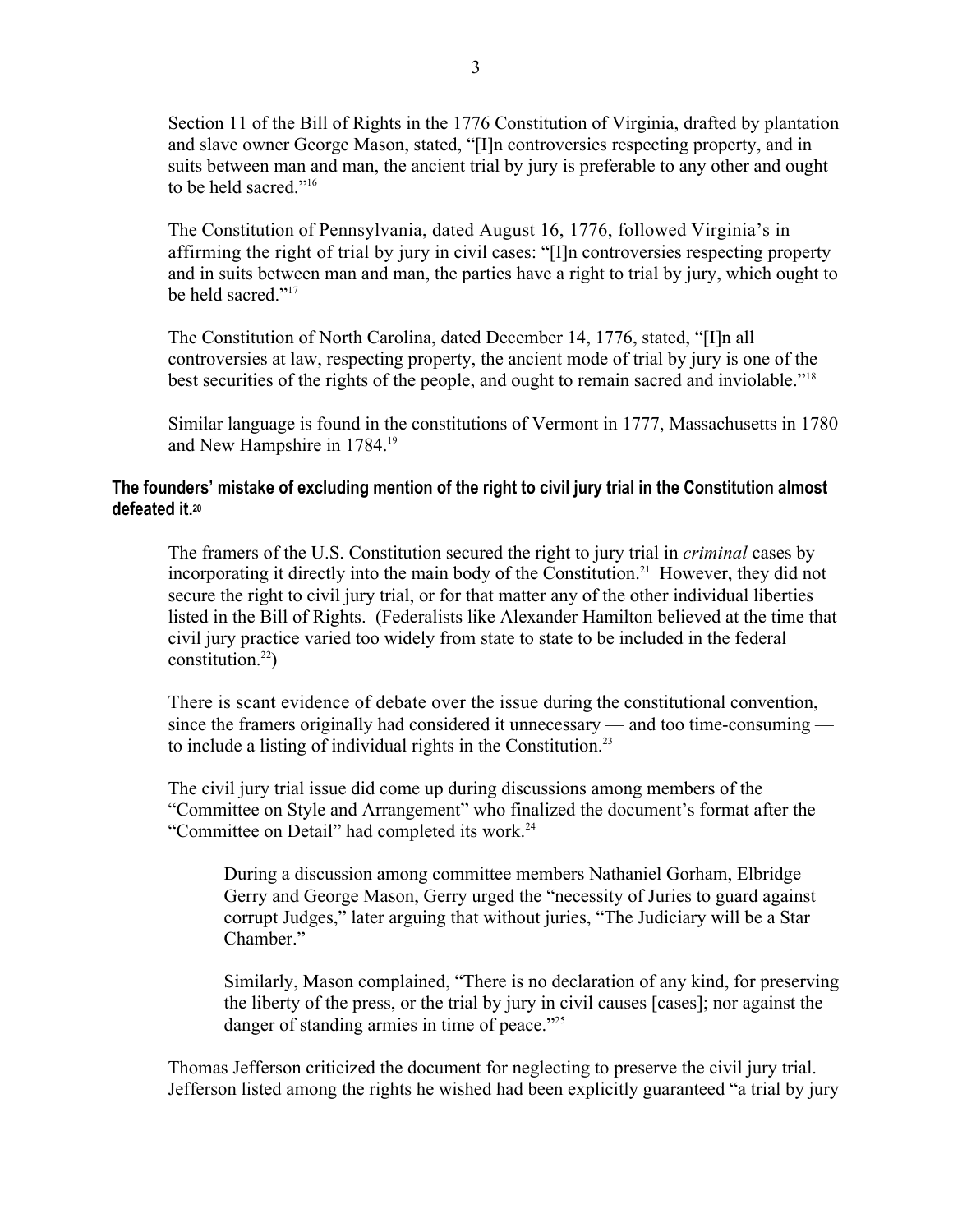in all cases determinable by the laws of the land."26 Jefferson later said, "I consider [trial by jury] as the only anchor yet imagined by man, by which a government can be held to the principles of its constitution,"27 and, "Were I called upon to decide whether the people had best be omitted in the legislative or in the judiciary department, I would say it is better to leave them out of the legislative. The execution of the laws is more important than the making of them."28

Sensing the developing controversy, which threatened ratification, federalist Alexander Hamilton devoted his longest Federalist essay, No. 83, to the civil jury trial, arguing that the constitution's drafters did not mean to abolish civil jury trials, but rather believed legislatures could better define the right through statutes. However, Hamilton could not quiet the critics.

The almost complete lack of any Bill of Rights was a principal part of the Anti-Federalist attacks on the constitution and the lack of provision for civil juries was a prominent part of this argument; the Supreme Court's appellate jurisdiction in law and in fact was treated by the Anti-Federalists as a virtual abolition of the civil jury. 29

Patrick Henry, speaking at the Virginia Constitutional Convention, said: "Trial by jury is the best appendage of freedom.... We are told that we are to part with that trial by jury with which our ancestors secured their lives and property.... I hope we shall never be induced by such arguments, to part with that excellent mode of trial."<sup>30</sup>

Henry, George Mason and other anti-federalists may have used the "jury trial" issue to stir up political opposition to the constitution, which they opposed more for its usurpation of local political influence.<sup>31</sup> But populist sentiment was strongly in favor of a Bill of Rights, particularly the right to a civil jury trial.

Delaware, Pennsylvania, New Jersey, Georgia and Connecticut ratified the constitution too quickly for organized opposition to form. But beginning with Massachusetts, which convened to discuss ratification in February 1788, states began asking Congress to make certain changes to the constitution "to remove the fears and quiet the apprehensions" of the people. In addition to expressing fear of Congress's power to levy direct taxes, Massachusetts wanted three amendments germane to civil rights: grand jury indictment, civil jury trial and a declaration reserving to the states all powers not expressly delegated to Congress.<sup>32</sup>

## **In 1791, during its first session, Congress drafted the Bill of Rights, ratified as the first ten amendments to the Constitution, securing the right to civil jury trial in the Seventh Amendment, which reads:**

In suits at common law, where the value in controversy shall exceed twenty dollars, the right of trial by jury shall be preserved, and no fact tried by a jury shall be otherwise re-